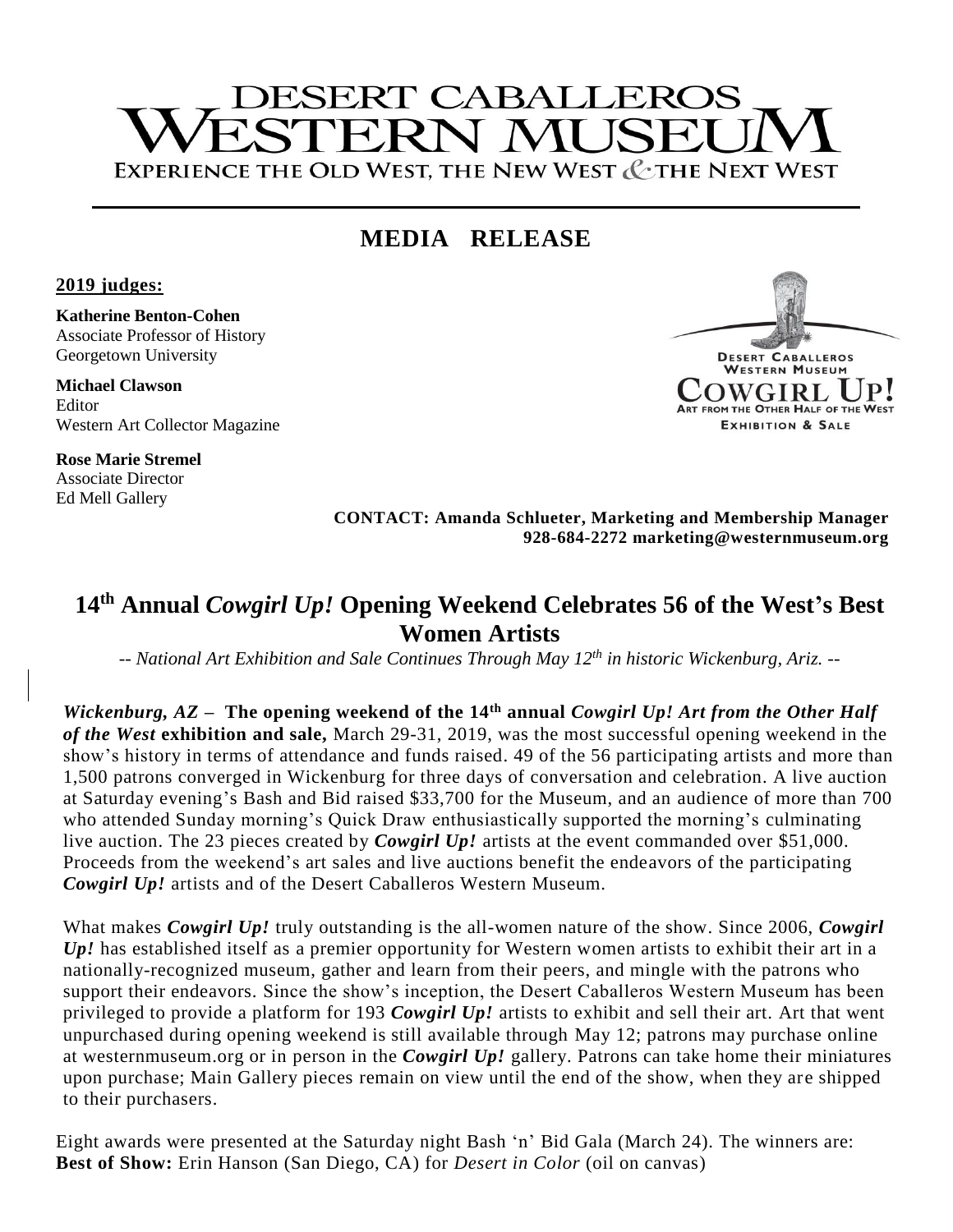**First Place 2D on Canvas:** Sonja Caywood (Dayton, WY) for *Lean on Me* (oil on canvas) **First Place 2D on Paper:** Stephanie Campos (Tucson, AZ), for *Chief Joseph* (charcoal on paper) **First Place 3D:** Stephanie Revennaugh (Livingston, MT), *Eons* (bronze) **Museum Purchase Award:** Rebecca Tobey (Santa Fe, NM), *A Friendly Game of Tag* (ceramic) **Director's Choice New Artist:** Sherry Cobb (Delta, CO) **Patrons' Choice:** Sherry Cobb (Delta, CO) **Artists' Choice:** Linda Glover Gooch (Mesa, AZ)

Arizona Governor Doug Ducey will select the prestigious "Governor's Choice Award", at a future date. This award will be presented to one of the nineteen Arizona-based *Cowgirl Up!* artists.

For a second year, DCWM is offering visitors the opportunity to vote for a People's Choice throughout the run of the show. The winner will be announced on the last day of the *Cowgirl Up!* exhibition and sale, May 12, and will receive a complimentary advertising award from Art of the West Magazine.

All of the award-winning paintings, drawings and sculptures will remain on exhibit throughout the run of the show, which ends on May 12, 2019. Sales continue throughout the exhibition. Museum hours are 10 a.m. to 5 p.m. Mon-Sat and from noon to 4 p.m. on Sunday.

**###**

#### **About the Museum**

Embark on a genuine adventure at Desert Caballeros Western Museum in historic Wickenburg, Arizona, where world class art collections meet interactive historical exhibitions. At the core of the Museum's art collection are prized works by George Catlin, Albert Bierstadt, Frederic Remington, Charles Russell, the Cowboy Artists of America and the Taos Society of Artists. Fine art by Deborah Copenhaver Fellows, Cynthia Rigden, Billy Schenck, Curt Walters and more offer a contemporary perspective. The Museum's lower level is an immersive tour of 1912 Wickenburg, featuring lifescale scenes and detailed dioramas that depict the history of Wickenburg and the desert frontier.

DCWM's frequently rotating special exhibitions include the annual *Cowgirl Up! Art from the Other Half of the West* exhibition and sale, featuring more than 50 of the West's best women artists. The Museum's Cultural Crossroads Learning Center offers dozens of lectures, workshops, and concerts throughout the year, and two Museum Stores offer a unique selection of books and gifts made in Arizona.

Desert Caballeros Western Museum is a Smithsonian Affiliate and is accredited by the American Alliance of Museums.

#### **Visitor Information**

The Desert Caballeros Western Museum is located in historic downtown Wickenburg at 21 North Frontier Street.

#### **Current Hours of operation are:**

Monday – Saturday 10:00 a.m. to 5:00 p.m.; Sunday noon – 4:00 p.m.

#### **Summer hours of operation are:**

(Memorial Day to Labor Day) Tuesday–Saturday 10:00 a.m.– 5:00 p.m.; Sunday noon – 4:00 p.m.

For more information, call 928-684-2272, email info@westernmuseum.org or